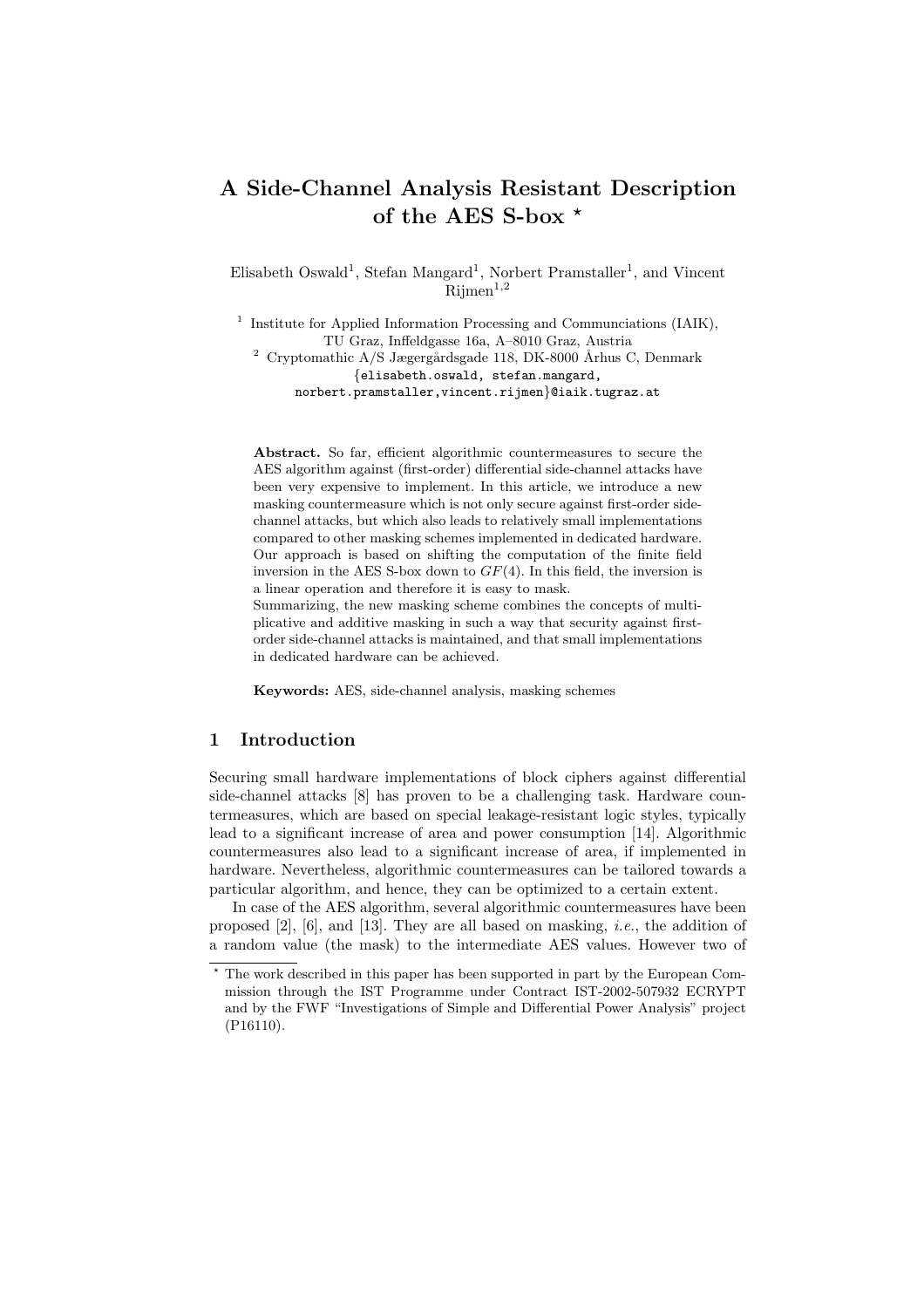them, [2] and [13], are both susceptible to a certain type of (first-order) differential side-channel attack, the zero-value attack. The latter one has turned out to be vulnerable even to standard differential side-channel attacks as well [1]. The countermeasure presented in [6] is not suitable for hardware implementations. The weakness of these three countermeasures is the way in which they secure the intermediate values occurring in the AES SubBytes operation. The SubBytes operation is the non-linear component within AES, which makes it particularly difficult to mask.

In this article, we propose a secure masking scheme for the AES algorithm, which is particularly suited for implementation in dedicated hardware. In order to achieve security, we use a combination of additive and multiplicative masking. The most tricky part when masking AES is to mask its non-linear operation, which is the finite field inversion (short: inversion) in the S-box,  $i.e.,$ the SubBytes operation. All other operations are linear and can be masked in a straightforward manner as it is for example shown in [2]. Hence, this article focuses on the inversion operation in the S-box only.

The masking scheme for the inversion presented in this article is based on composite field arithmetic, which has already been previously used for efficient S-box implementations in hardware [15]. However, while in [15] the inversion is performed in  $GF(16)$ , we shift the inversion down to  $GF(4)$  in this article. The motivation for this is the fact that the inversion in  $GF(4)$  is a *linear* operation, which can be masked easily.

Because of that we can build a masking scheme with very nice properties. The approach presented in this article for example has a much smaller area-time product than [2]. It also has the advantage of being secure against all first-order differential side-channel attacks. In addition, it can be implemented in software as well.

The remainder of this article is organized as follows. In Section 2 we motivate our research by discussing zero-value attacks on multiplicative masking schemes. Our analysis shows the need for masking schemes which are secure against zerovalue attacks. Such a new secure scheme is introduced in Section 3. Arguments for the security of our scheme are provided in Section 4. The efficiency in hardware compared to other masking schemes is discussed in Section 5. We conclude our research in Section 6

## 2 Discussion of Multiplicative Masking Schemes

The masking schemes proposed in [2] and [13] are susceptible to so-called zerovalue attacks. In this section, we analyze the effectiveness of zero-value attacks against these masking schemes.

In AES, an AddRoundKey operation is performed prior to the first encryption round and thus, prior to the first time when the inversion needs to be computed. If a key byte k equals a data byte d, then the result of  $\mathbf{AddRound}$ -**Key**, which is  $x = d + k$ , equals zero. This observation can readily be used in an attack which is referred to as **zero-value attack** and was introduced in  $[6]$ .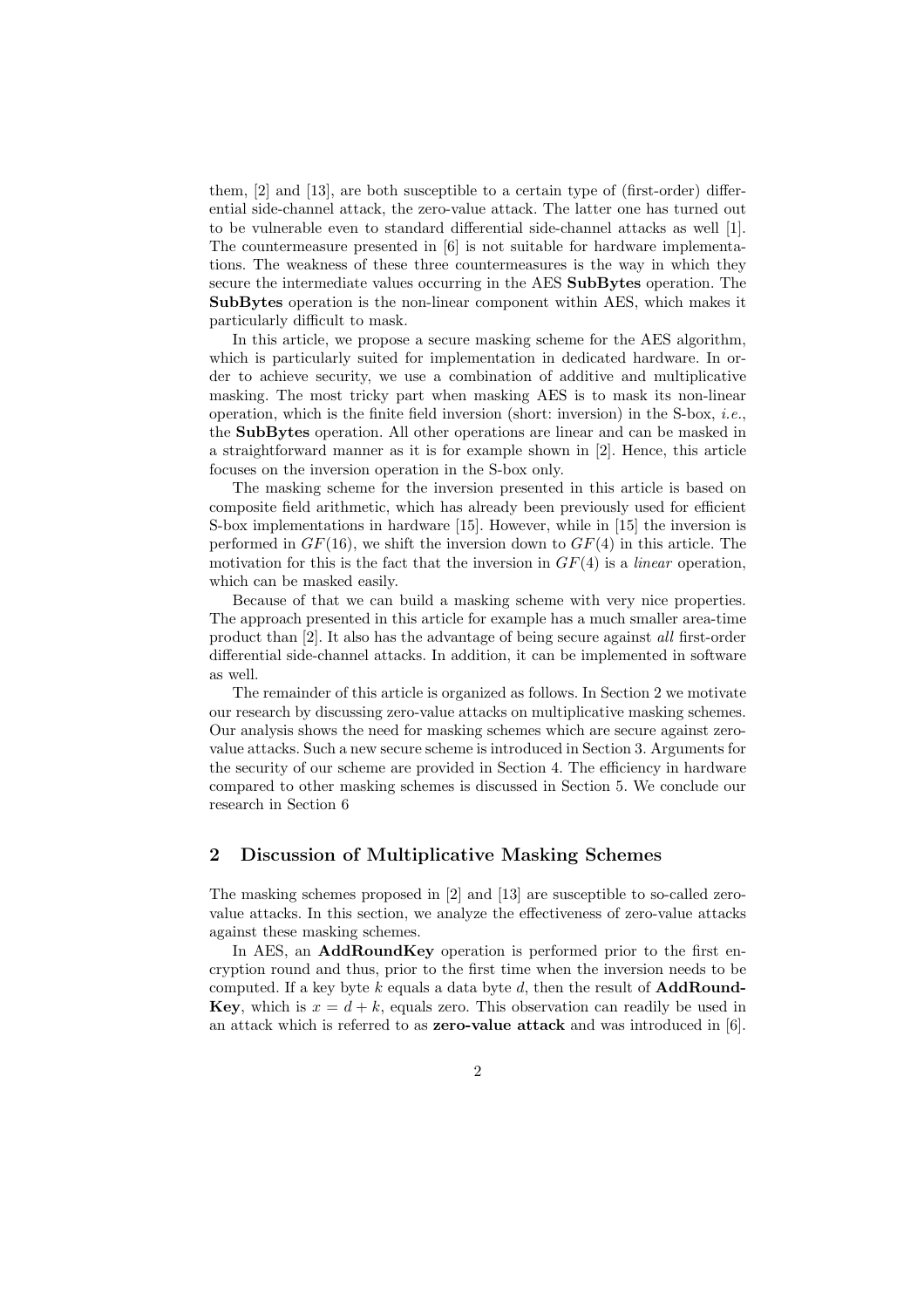Let t denote a power measurement (trace) and let the set of all traces  $t$  be denoted by T. Suppose a number of AES encryptions is executed and their power consumption is measured. Assume that the input texts are known. For all 256 possible key-bytes  $k'$ , we do the following. We define a set  $M_1$  which contains those measurements with  $k' = d$  right before the **SubBytes** transformation. We also define a set  $M_2$  which contains the measurements with  $k' \neq d$  right before the SubBytes transformation.

$$
M_1 = \{ t \in T : k' = d \}
$$
 (1)

$$
M_2 = \{ t \in T : k' \neq d \}
$$
\n
$$
(2)
$$

If  $k = k'$ , then the difference-of-means trace  $M_d = \overline{M_1} - \overline{M_2}$  shows a considerable peak at the point in time when the masked SubBytes operation has been performed. This is due to the fact that set  $M_1$  contains the measurements in which the 0-value is manipulated in the inversion. If  $k \neq k'$ , then the definition of the sets is meaningless. Hence, no difference between the sets can be observed.

The difficulty in this scenario is that one needs enough traces in  $M_1$  to reduce the variance, *i.e.* to get rid of noise. In  $[9]$  it has been estimated that around 64 times more measurements are needed in a zero-value attack than in a standard differential side-channel attack. This number indicates that zero-value attacks still pose a serious practical threat and must be avoided.

#### 3 Combined Masking in Tower Fields

In order to thwart zero-value attacks, we have developed a new scheme which works with combinations of additive and multiplicative masks. Throughout the whole cipher, including the **SubBytes** computation, the data is concealed by an additive mask.

Before going into the details of our new scheme, we review some necessary facts about the efficient implementation of SubBytes first.

## 3.1 Inversion in  $GF(256)$

Our SubBytes design follows the architecture we have proposed in [15] (we call this approach S-IAIK from now on) . This architecture is based on composite field arithmetic [5], and has very low area requirements. Thus, it is ideally suited for small hardware implementations. In this approach, each element of  $GF(256)$  is represented as a linear polynomial  $a_hx + a_l$  over  $GF(16)$ .

The inversion of such a polynomial can be computed using operations in  $GF(16)$  only: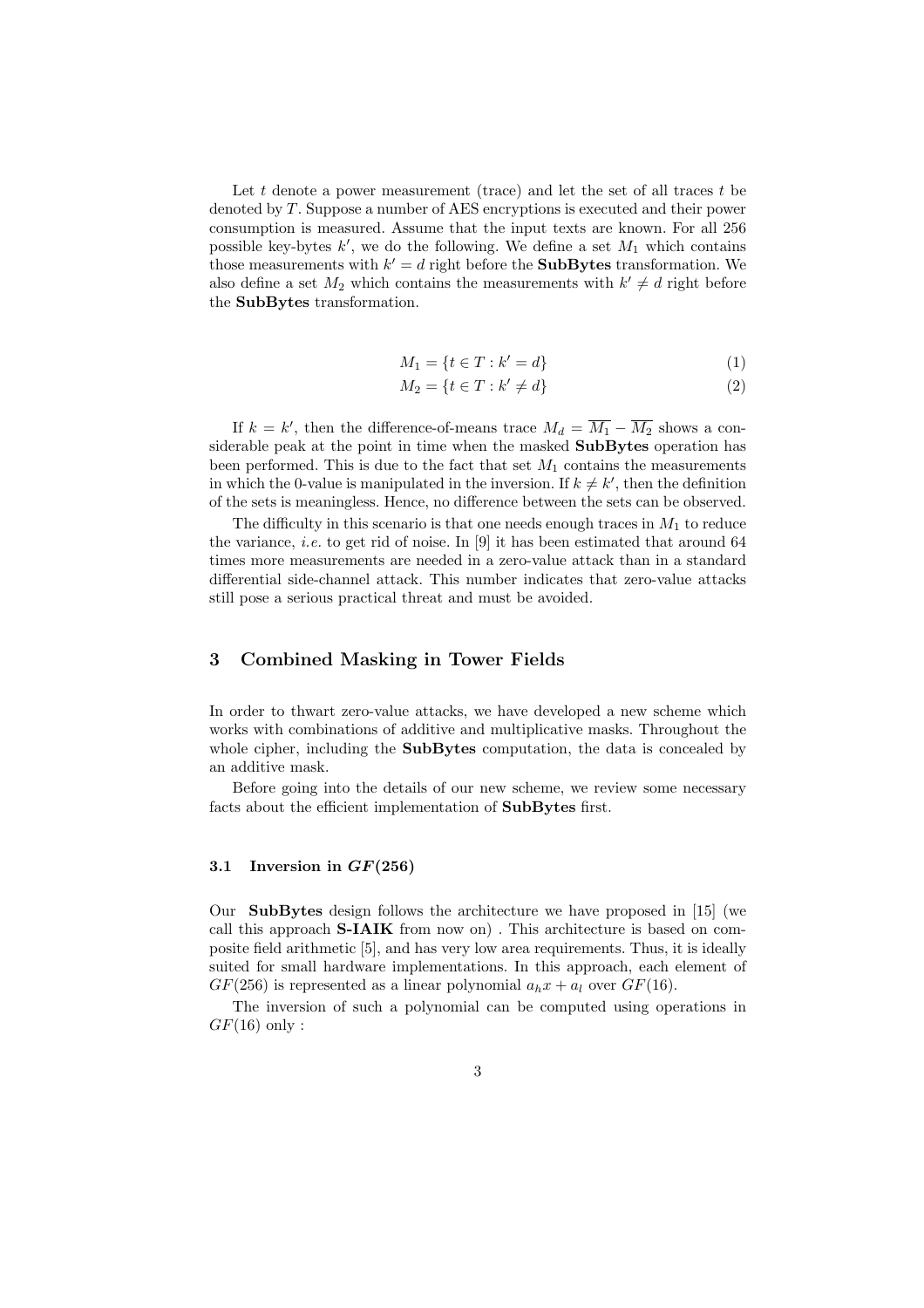$$
(a_h x + a_l)^{-1} = a'_h x + a'_l \tag{3}
$$

$$
a'_h = a_h \times d' \tag{4}
$$

$$
a_l' = (a_h + a_l) \times d' \tag{5}
$$

$$
d = (ah2 \times p0) + (ah \times al) + al2
$$
 (6)

$$
d' = d^{-1} \tag{7}
$$

The element  $p_0$  is defined in accordance with the field polynomial which is used to define the quadratic extension of  $GF(16)$ , see [15].

In the following subsections we present the mathematical formulae for our masking scheme.

## 3.2 Masked Inversion in GF(256)

In our masking scheme for the inversion, which we call Masked SubBytes IAIK (short: MS-IAIK) from now on, all intermediate values as well as the input and the output are masked additively. In order to calculate the inversion of a masked input value, we first map the value as well as the mask to the composite field representation as defined in [15]. This mapping is a linear operation and therefore it is easy to mask. After the mapping, the value that needs to be inverted is represented by  $(a_h + m_h)x + (a_l + m_l)$ . Note that both elements in the composite field representation are masked additively.

Our goal is that all input and output values in the computation of the inverse are masked. Hence, we have to modify  $(3)-(7)$ , by introducing functions  $f_{a_h}, f_{a_l}, f_d$  and  $f_{d'}$ , as follows:

$$
((a_h + m_h)x + (a_l + m_l))^{-1} = (a'_h + m'_h)x + (a'_l + m'_l)
$$
  
\n
$$
a'_h + m'_h = f_{a_h}((a_h + m_h), (d' + m'_d), m_h, m'_h, m'_d)
$$
  
\n
$$
= a_h \times d' + m'_h
$$
\n(9)

$$
a'_l + m'_l = f_{a_l}((a'_h + m'_h), (a_l + m_l), (d' + m'_d), m_l, m'_h, m'_l, m'_d)
$$
  
=  $(a_h + a_l) \times d' + m'_l$  (10)

$$
d + m_d = f_d((a_h + m_h), (a_l + m_l), p_0, m_h, m_l, m_d)
$$
  
=  $a_h^2 \times p_0 + a_h \times a_l + a_l^2 + m_d$  (11)

$$
d' + m'_d = f_{d'}(d + m_d, m_d, m'_d)
$$
  
=  $d^{-1} + m'_d$  (12)

The function  $f_{a_h}, f_{a_l}, f_d$  and  $f_{d'}$  are functions on  $GF(16)$ .

## 3.3 Derivation of the Functions  $f_{a_h}, f_{a_l}, f_d$  and  $f_{d'}$

This section shows how to transform  $(4)-(7)$  into  $(9)-(12)$ .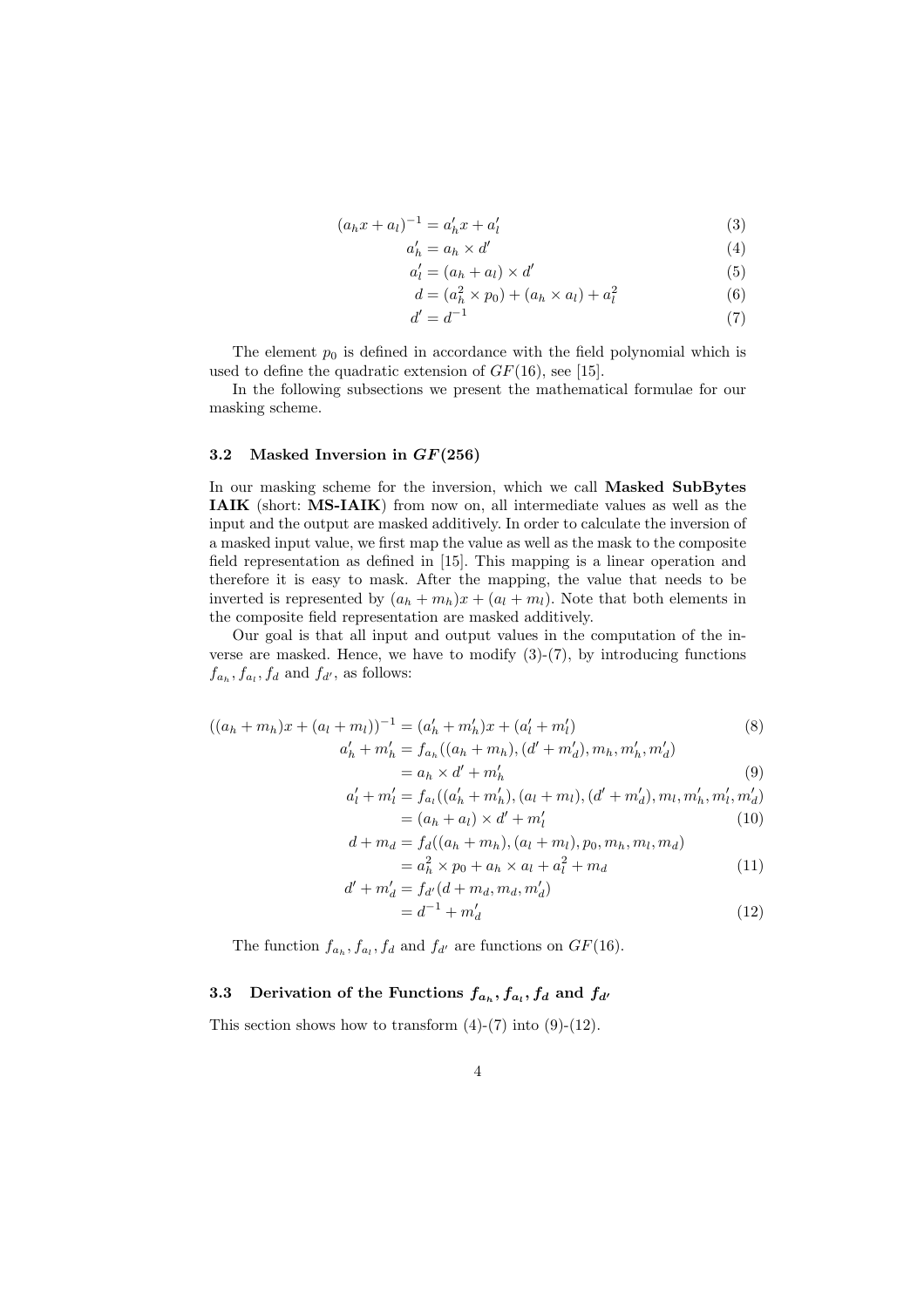Transforming Equation 4 into Equation 9. Suppose that we calculate (4) with masked input values, *i.e.*, with  $a_h + m_h$  instead of  $a_h$  and with  $d' + m'_d$  instead of  $d$ :

$$
(a_h + m_h) \times (d' + m'_d) = a_h \times d' + m_h \times d' + a_h \times m'_d + m_h \times m'_d.
$$
 (13)

Comparing the result of this calculation to (9) shows that the desired and masked result,  $a_h \times d' + m'_h$ , is only part of the result of (13). All the terms that occur in addition due to the masks, have to be removed. These terms can be easily removed by adding the terms  $(d' + m'_d) \times m_h$ ,  $(a_h + m_h) \times m'_d$ ,  $m_h \times m'_d$ and  $m'_h$ . This is done by the function  $f_{a_h}$ , which takes five elements of  $GF(16)$ as input, and produces an element of  $GF(16)$  as output.

$$
f_{a_h}(r, s, t, u, v) = r \times s + s \times t + r \times v + t \times v + u \tag{14}
$$

If we choose  $r = (a_h + m_h)$ ,  $s = (d' + m'_d)$ ,  $t = m_h$ ,  $u = m'_h$  and  $v = m'_d$ <br>and compute  $f_{a_h}((a_h + m_h), (d' + m'_d), m_h, m'_h, m'_d)$ , we get the desired result  $a_h \times d' + m'_h$  (see (9)).

One has to take care when adding correction terms that no intermediate values are correlated with values, which an attacker can predict. It needs to be pointed out that the formulae, which we derive in this section, do not lead to a secure implementation when directly implemented. The secure implementation of these formulae requires the addition of an independent value to the first intermediate value that is computed. This becomes clear from the security proof given in Section 4.

Another aspect, which we do not treat in this article, is the discussion of the particular choice of the masks  $m'_h$ ,  $m'_l$ ,  $m_d$  and  $m'_d$ . In our implementation in dedicated hardware, see [11] for details, we decided to re-use masks as often as possible. For example, in our implementation of (9) we set  $v = m'_d = m_l$  and  $u = m'_h = m_h$ . Consequently, in our implementation we calculate the function  $f_{a_h}$  as shown in (15).

$$
f_{a_h} = \underbrace{(a_h + m_h) \times (d' + m_l)}_{dm_4}
$$
  
+ 
$$
\underbrace{(d' + m_l) \times m_h}_{c_7} + \underbrace{(a_h + m_h) \times m_l}_{c_1}
$$
  
+ 
$$
\underbrace{m_h}_{c_6} + \underbrace{m_h \times m_l}_{c_5}
$$
 (15)

The term which is labelled as  $dm_4$  refers to the masked data. The terms which are labelled as  $c_1$  to  $c_7$  in this equation are the so-called correction terms which are applied by the function  $f_{a_h}$ . It can be seen in the subsequent paragraphs that we can re-use several of these correction terms. This significantly reduces the area required for our implementation.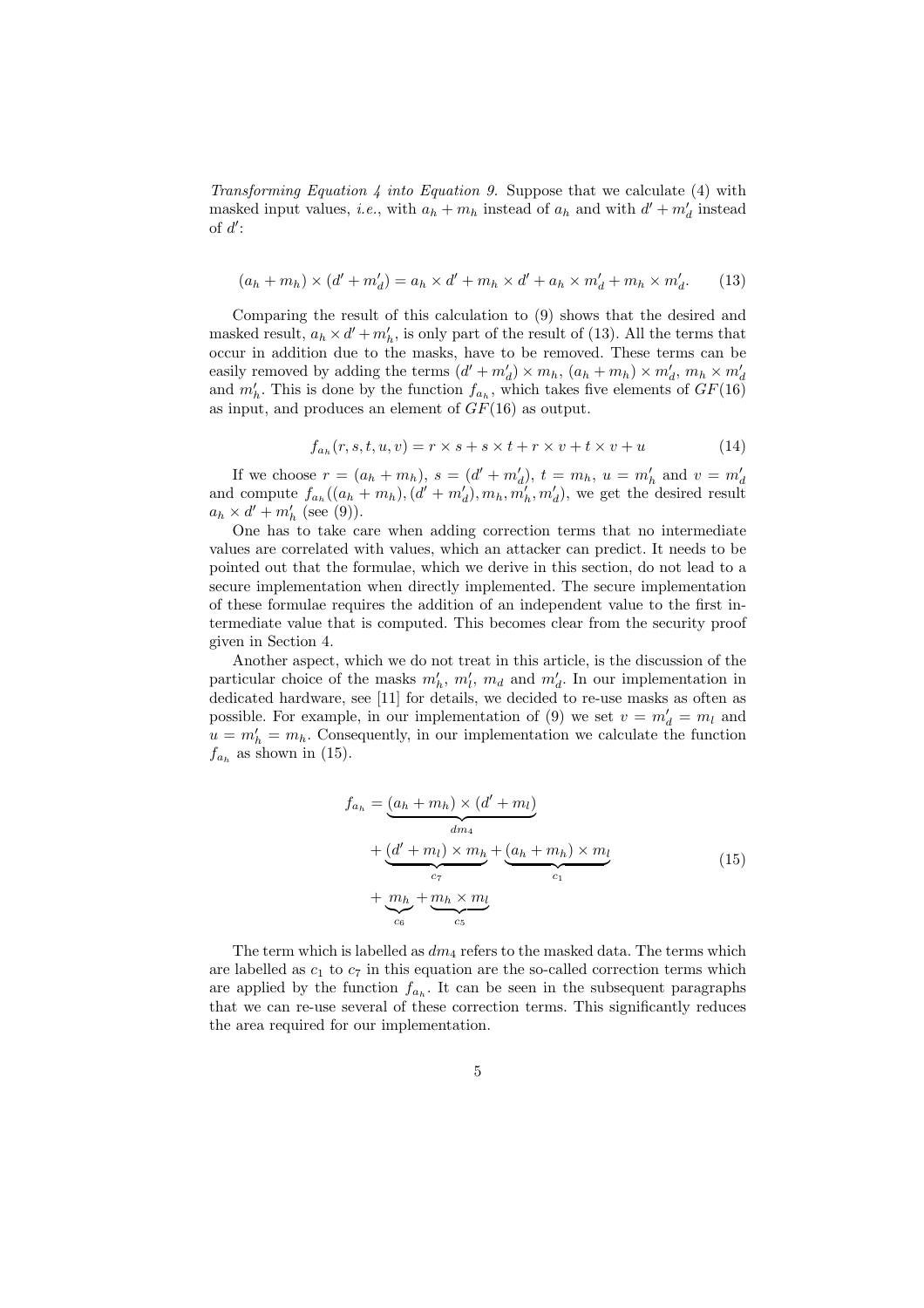At first sight our numbering scheme for the masked-data terms and the correction terms might look erratic. However, the indices of the  $dm_i$  and  $c_j$  indicate when a certain value would be calculated during an implementation. For instance, the masked data is labelled by  $dm_4$  in this formula, because it would be calculated only later. Equations  $(9)-(12)$  show, that the result of  $(12)$  is needed for (9) and (10). Therefore, (9) would be calculated later.

The reason why we make a difference in labelling masked-data terms and correction terms is that it makes it easier to see how many additional operations are introduced by the masking scheme. All terms labelled by  $dm_i$  have to be calculated in the original S-box design  $(S-IAIK, [15])$  as well. However, all terms labelled by  $c_i$  are the corrections that we have to apply. Thus, these are the additional operations, which are introduced by the masking.

In the same style as for  $(4)$ , we subsequently transform  $(5)$  and  $(6)$ .

Transforming Equation 5 into Equation 10. In order to transform (5) into (10) we define a function  $f_{a_l}$  that applies the appropriate correction terms.

The function  $f_{a_l}$  takes seven elements of  $GF(16)$  as input and gives one element of  $GF(16)$  as output.

$$
f_{a_l}(r, s, t, u, v, w, x) = r + s \times t + t \times u + s \times x + v + w + u \times x \tag{16}
$$

If we choose  $r = a'_h + m'_h$ ,  $s = a_l + m_l$ ,  $t = d' + m'_d$ ,  $u = m_l$ ,  $v = m'_h$ ,  $w = m'_l$ and  $x = m'_d$  we indeed get (10).

In our implementation, we set  $u = w$  (*i.e.*  $m'_l = m_l$ ) and  $x = m'_d = m_h$ . Hence, in our implementation, we calculate  $f_{a_l}$  as is shown in (17).

$$
f_{a_l} = (a_h \times d' + m_h) + (a_l + m_l) \times (d' + m_h)
$$
  
+ 
$$
\underbrace{(d' + m_h) \times m_l}_{c_s} + \underbrace{(a_l + m_l) \times m_h}_{c_2}
$$
  
+ 
$$
\underbrace{m_l}_{c_9} + \underbrace{m_h}_{c_6} + \underbrace{m_l \times m_h}_{c_5}
$$
 (17)

As in the previous paragraphs, the terms that are labelled by  $c_i$  are correction terms.

Transforming Equation 6 into Equation 11. In order to transform  $(6)$  into  $(11)$ we define a function  $f_d$  that applies the appropriate correction terms (as demonstrated in the previous paragraphs).

The function takes six elements of  $GF(16)$  as inputs and gives an element of  $GF(16)$  as result.

$$
f_d(r, s, t, u, v, w) = r^2 \times t + r \times s + s^2 + r \times v + s \times u + u^2 \times t + v^2 + u \times w + u
$$
 (18)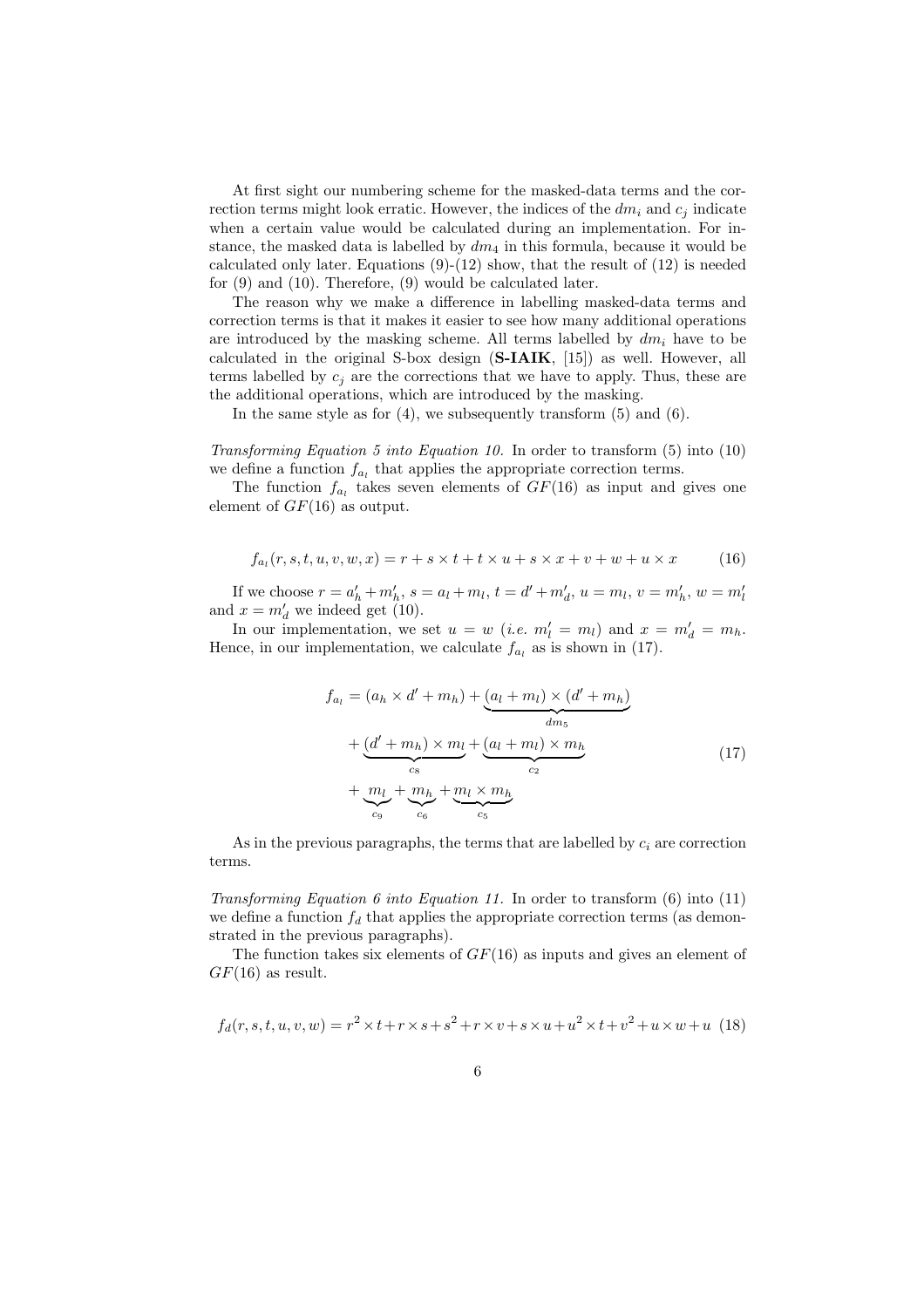If we choose  $r = a_h + m_h$  and  $s = a_l + m_l$ ,  $t = p_0$ ,  $u = m_h$ ,  $v = m_l$  and  $w = m_d$  then we get (11).

In our implementation we set  $w = m_l$ . Consequently, we calculate  $f_d$  in our implementation as shown in (19).

$$
f_d = \underbrace{(a_h + m_h)^2 \times p_0}_{dm_1} + \underbrace{(a_h + m_h) \times (a_l + m_l)}_{dm_2} + \underbrace{(a_l + m_l)^2}_{dm_3}
$$
  
+ 
$$
\underbrace{(a_h + m_h) \times m_l}_{c_1} + \underbrace{(a_l + m_l) \times m_h}_{c_2}
$$
  
+ 
$$
\underbrace{m_h^2 \times p_0}_{c_3} + \underbrace{m_l^2}_{c_4}
$$
  
+ 
$$
\underbrace{m_h \times m_l}_{c_5} + \underbrace{m_h}_{c_6}
$$
 (19)

As in the previous paragraphs, the terms that are labelled by  $c_j$  or  $c'_j$  are correction terms.

Transforming Equation 7 into Equation 12. Calculating the inverse in  $GF(16)$  can be reduced to calculating the inverse in  $GF(4)$  by representing  $GF(16)$  as quadratic extension of  $GF(4)$ .

In short, an element of  $GF(4) \times GF(4)$  is a linear polynomial with coefficients in  $GF(4)$ , *i.e.*,  $a = (a_h x + a_l)$ , with  $a_h$  and  $a_l \in GF(4)$ . The same formulae as given in  $(17) - (19)$  can be used to calculate the masked inverse in  $GF(4) \times GF(4)$ . In  $GF(4)$ , the inversion operation is equivalent to squaring:  $x^{-1} = x^2 \forall x \in$  $GF(4)$ . Hence, in  $GF(4)$  we have that  $(x+m)^{-1} = (x+m)^2 = x^2 + m^2$ ; the inversion operation preserves the masking in this field.

#### 4 Security of our Masking Scheme

In this section, we show that all the operations discussed in Section 3, are secure. We follow the security notion that has been introduced in [4] and strengthened by [3]:

Definition 1 An algorithm is said to be secure if for all adversaries A and all realizable distributions  $M_1$  and  $M_2$ ,  $M_1$  equals  $M_2$ .

This definition is equivalent to the perfect masking condition given in [3] for standard differential SCA. Counteracting higher-order differential SCA is not within the scope of this article.

In the following paragraphs we will show that all data-dependent intermediate values that occur in  $(17) - (19)$  fulfill Definition 1. These values are masked data  $a + m$ , masked multiplications  $(a + m_a) \times (b + m_b)$ , multiplications of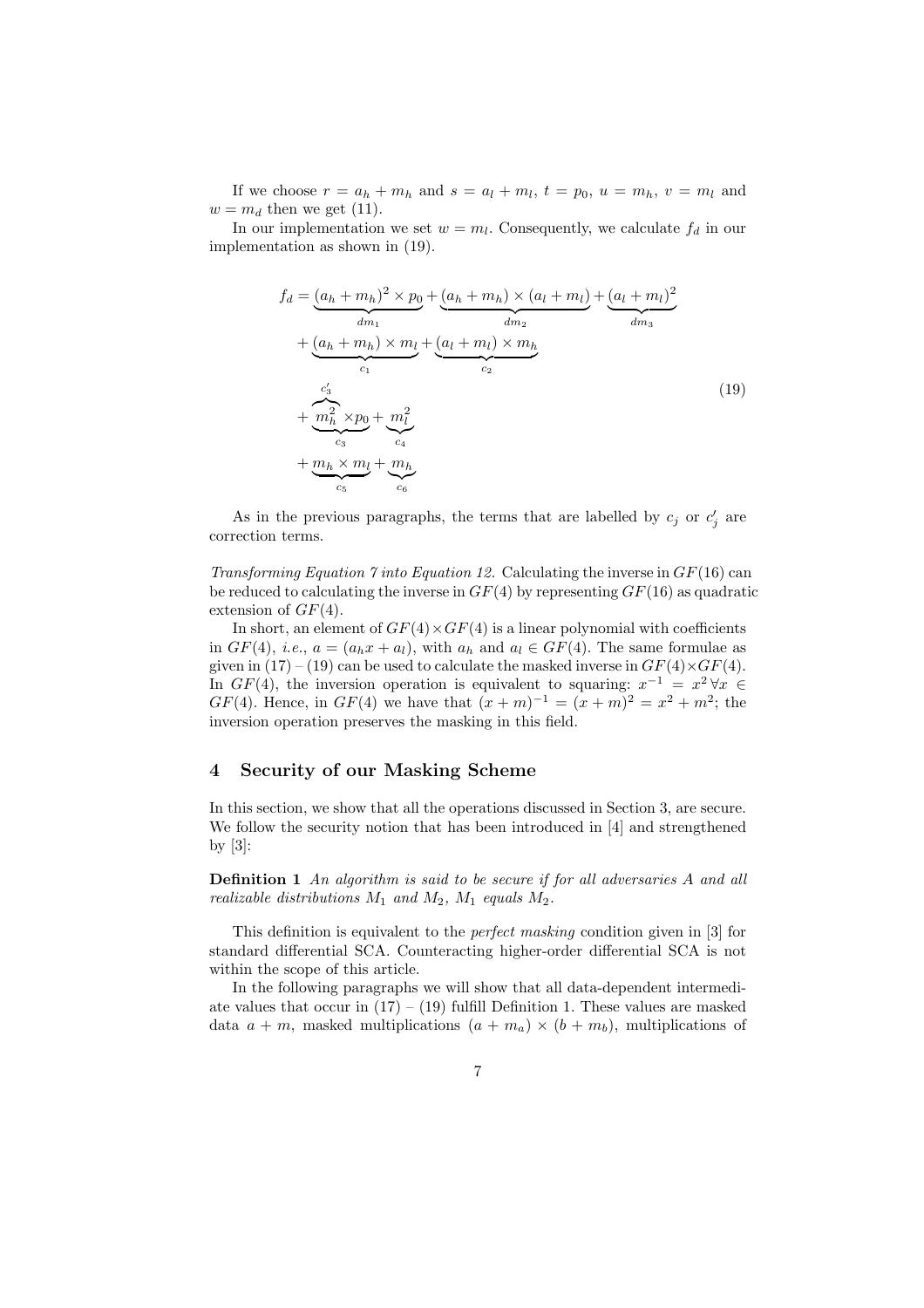masked values with masks  $(a + m_a) \times m_b$ , and masked squarings  $(a + m_a)^2$  and  $(a+m_a)^2 \times p$ .

Definition 1 does imply that regardless of the hypotheses, which an attacker can make, the distributions, which are derived by using these hypotheses, are identical. Consequently, we must proof that every operation that is performed in our masking scheme, leads to an output whose distribution does not depend (in a statistical sense) on the input.

Our proof is divided into two parts. In the first part, which consists of the Lemmas 1 to 4, we show that the data-dependent intermediate values are all secure. In the second part, which consists of Lemma 5, we show that also the summation of the intermediate results can be done securely.

We re-use the Lemmas 1 and 2 of [3]:

**Lemma 1** Let  $a \in GF(2^n)$  be arbitrary. Let  $m \in GF(2^n)$  be uniformly distributed in  $GF(2^n)$  and independent of a. Then,  $a + m$  is uniformly distributed regardless of a. Therefore, the distribution of  $a + m$  is independent of a.

**Lemma 2** Let  $a, b \in GF(2^n)$  be arbitrary. Let  $m_a, m_b \in GF(2^n)$  be independently and uniformly distributed in  $GF(2<sup>n</sup>)$ . Then the probability distribution of  $(a + m_a) \times (b + m_b)$  is

$$
\Pr((a+m_a)\times (b+m_b)=i)=\begin{cases} \frac{2^{n+1}-1}{2^{2n}}\text{ , if }i=0,\text{ i.e., if }m_a=a\text{ or }m_b=b\\ \frac{2^{n-1}-1}{2^{2n}}\text{ , if }i\neq 0.\end{cases}
$$

Therefore, the distribution of  $(a + m_a) \times (b + m_b)$  is independent of a and b.

These two lemmas cover almost all data-dependent operations in our masking scheme. The operation  $(a + m_a) \times m_b$  is covered by Lemma 3.

**Lemma 3** Let  $a \in GF(2^n)$  be arbitrary. Let  $m_a, m_b \in GF(2^n)$  be independently and uniformly distributed in  $GF(2^n)$ . Then the distribution of  $(a + m_a) \times m_b$  is

$$
\Pr((a+m_a)\times m_b=i) = \begin{cases} \frac{2^{n+1}-1}{2^{2n}} \text{ if } i=0, \text{ i.e., if } m_a=a \text{ or } m_b=0\\ \frac{2^{n-1}}{2^{2n}} \text{ if } i \neq 0. \end{cases}
$$

Therefore, the distribution of  $(a + m_a) \times m_b$  is independent of a.

Lemma 3 is a special case  $(b = 0)$  of Lemma 2. The proof is therefore omitted. The two remaining operations that occur in our masking scheme,  $(a+m_a)^2$ and  $(a + m_a)^2 \times p$  are covered by Lemma 4.

**Lemma 4** Let  $a \in GF(2^n)$  be arbitrary and  $p \in GF(2^n)$  a constant. Let  $m_a \in$  $GF(2^n)$  be independently and uniformly distributed in  $GF(2^n)$ .

Then, the distribution of  $(a+m_a)^2$  and  $(a+m_a)^2 \times p$  is independent of a.

*Proof.* According to Lemma 1,  $a + m_a$  is uniformly distributed in  $GF(2<sup>n</sup>)$ . This is straightforward because for an arbitrary but fixed  $a, a+m_a$  is a permutation of  $GF(2^n)$ . Hence,  $(a+m_a)^2$  gives all quadratic residues of  $GF(2^n)$ , regardless of a. This implies that the distribution of  $(a+m_a)^2$  is independent of a. Consequently, also the distribution of  $(a + m_a)^2 \times p$  (*p* is a constant) is independent of *a*.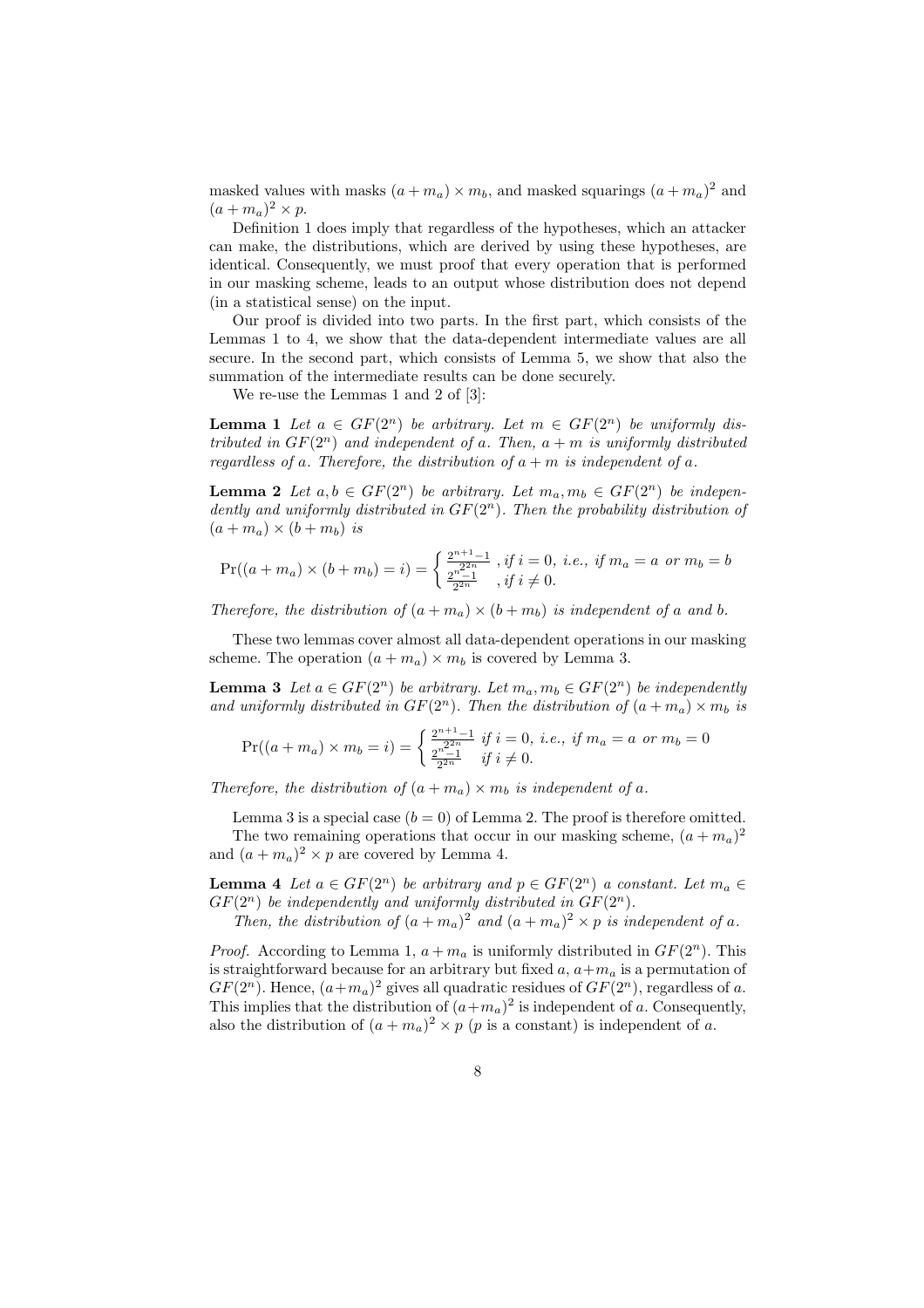The Lemmas 1 to 4 show that all major operations of our masking scheme are secure. However, more intermediate results occur in the masking scheme because we add the major operations, and thus, produce implicitly more intermediate results than are directly visible from the formulae.

Lemma 5 shows that these intermediate results can be added in a secure way.

**Lemma 5** Let  $a_i \in GF(2^n)$  be arbitrary and  $M \in GF(2^n)$  be independent of all  $a_i$  and uniformly distributed in  $GF(2^n)$ .

 $a_i$  and uniformly assiributed in  $GF(2^{\degree})$ .<br>Then the distribution of  $\sum_i a_i + M$  is (pairwise) independent of  $a_i$ .

Proof. The proof for this lemma follows directly from Lemma 1.

Lemma 5 shows that for secure implementations, the order in which the terms of a sum are added, is important! In particular, every summation of variables must start with the addition of an independent mask M.

## 5 Comparison of Masking Schemes

A high-level comparison of the three masking schemes, S-Akkar, S-Blömer and MS-IAIK shows that in terms of area, our scheme leads to the smallest implementation. Table 1 lists the number of high-level operations (multiplication, multiplication with a constant and square) in  $GF(16)$  of each of the three schemes.

Table 1. High-level comparison of masking schemes

|                |    | Mult MultConst Square |   |
|----------------|----|-----------------------|---|
| <b>S-Akkar</b> | 18 |                       |   |
| $ S-B $ ömer   | 12 |                       | 9 |
| $MS-IAIK$      |    |                       |   |

We have not included a count of the  $GF(4)$  operations for **S-Blömer** and MS-IAIK because they do not contribute significantly to the area. We have also not included an XOR count in  $GF(16)$  because the number of XORs is highly dependent on the amount of fresh masks which are available. In the following, we discuss hardware implementations of S-Akkar and S-Blömer in more detail.

#### 5.1 S-Akkar

S-Akkar makes use of multiplications in finite fields. In particular, 4 multiplications, 1 inversion and 2 XORs in addition to the original inversion have to be computed. All operations are performed in the finite field with 256 elements. For a fair comparison, we assume that all multipiers are based on the same, optimized multipliers which we consider for the implementation of S-IAIK. Because **S-IAIK** uses composite field arithmetic, three  $GF(16)$  multipliers and one  $GF(16)$  constant-coefficient multiplier had to be combined according to [10] in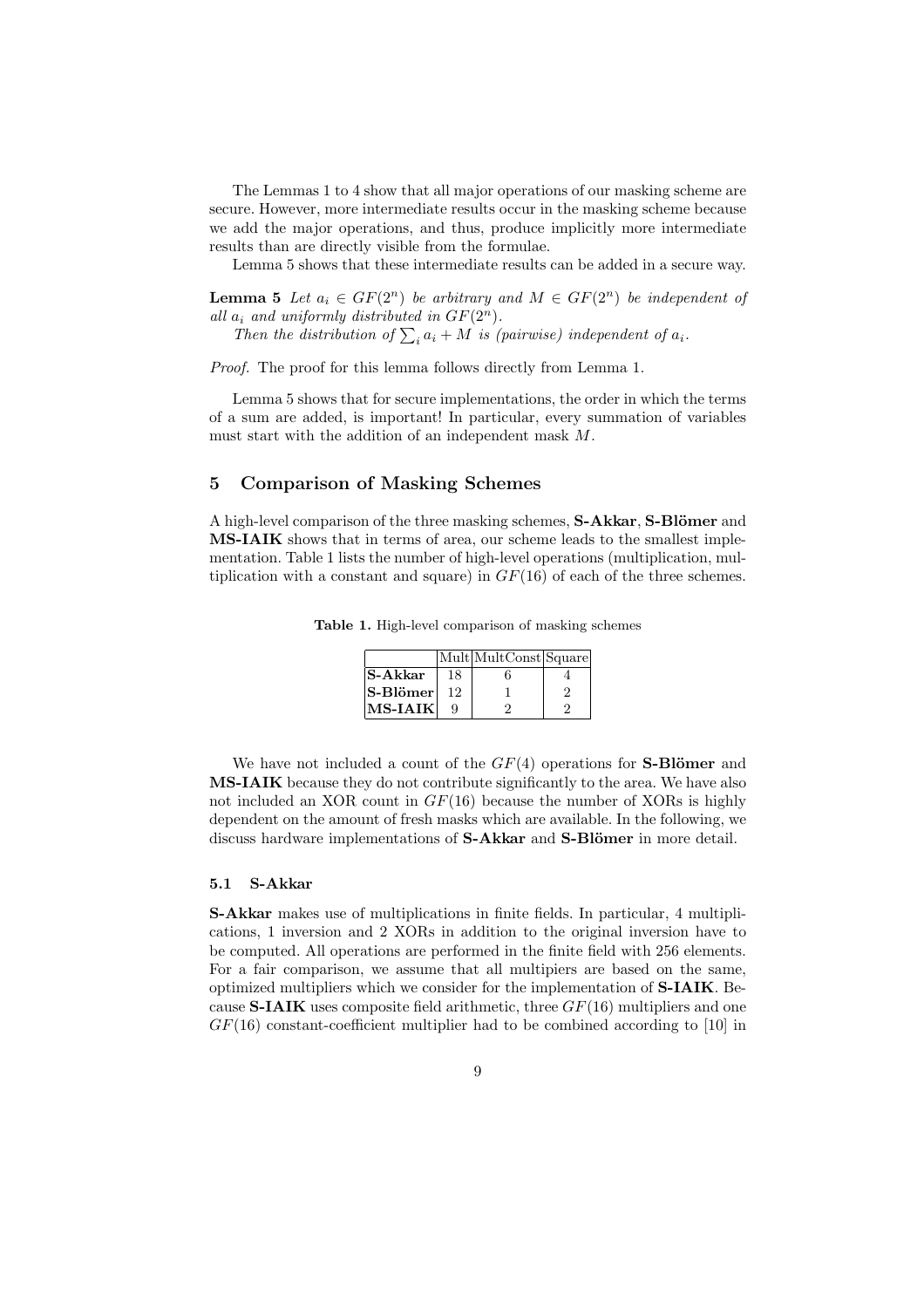order to build a  $GF(2)[x]/(x^8 + x^4 + x^3 + x + 1)$  multiplier. Counting only the largest component of this circuit, which are the  $GF(16)$  multipliers, we see that this implementation requires  $4 \times 3 = 12 \text{ } GF(16)$  multipliers. Hence, the implementation of S-Akkar is much bigger than an implementation of our masking scheme.

## 5.2 S-Blömer

**S-Blömer** suggests a comparable technique for counteracting (single-order) differential side-channel attacks as we do. In this article, an implementation strategy for a dedicated hardware implementation is outlined. In this strategy, the architecture of the **SubBytes** operation is based on [12]. In [12], the authors have used the Itho-Tsujii algorithm [7] for computing the multiplicative inverse over a finite field. The Itho-Tsujii inversion algorithm leads to the same inversion formulae as used in [15].

The major difference between [15] and [12] is that in [15], field polynomials have been chosen that lead to particularly efficient finite field arithmetic. In [12], other field polynomials have been chosen that lead to a less efficient finite field arithmetic. Thus, **S-Blömer** suffers from this drawback.

**S-Blömer** leads to a larger **SubBytes** implementation than our proposal MS-IAIK. This is based on the fact that in S-Blömer high-level operations such as the finite field multiplication and the finite field squaring are masked. As a consequence, correction terms are computed more often than necessary. In particular, correction terms which involve multiplications cannot be re-used. This, in combination with the less efficient finite field arithmetic, leads to an increase in area.

**S-Blömer** requires the computation of three masked multiplications in  $GF(16)$ . One masked multiplication requires 4 ordinary  $GF(16)$  multiplications. Hence, **S-Blömer** requires 12  $GF(16)$  multipliers according to [12].

## 6 Conclusions

In this article, we have presented a new secure and efficient scheme for masking the intermediate value of an AES SubBytes implementation. To motivate our research, we have discussed zero-value attacks on multiplicative masking schemes first. Zero-value attacks pose a serious practical threat. Therefore we have introduced a new masking scheme which does not succumb to these attacks. We have given arguments for the security of our scheme. In addition, we have compared the number of operations needed in our scheme with other masking schemes; our scheme requires the least amount of operations.

#### References

1. M.-L. Akkar, R. Bevan, and L. Goubin. Two Power Analysis Attacks against One-Mask Methods. In Bimal K. Roy and Willi Meier, editors, Fast Software Encryption